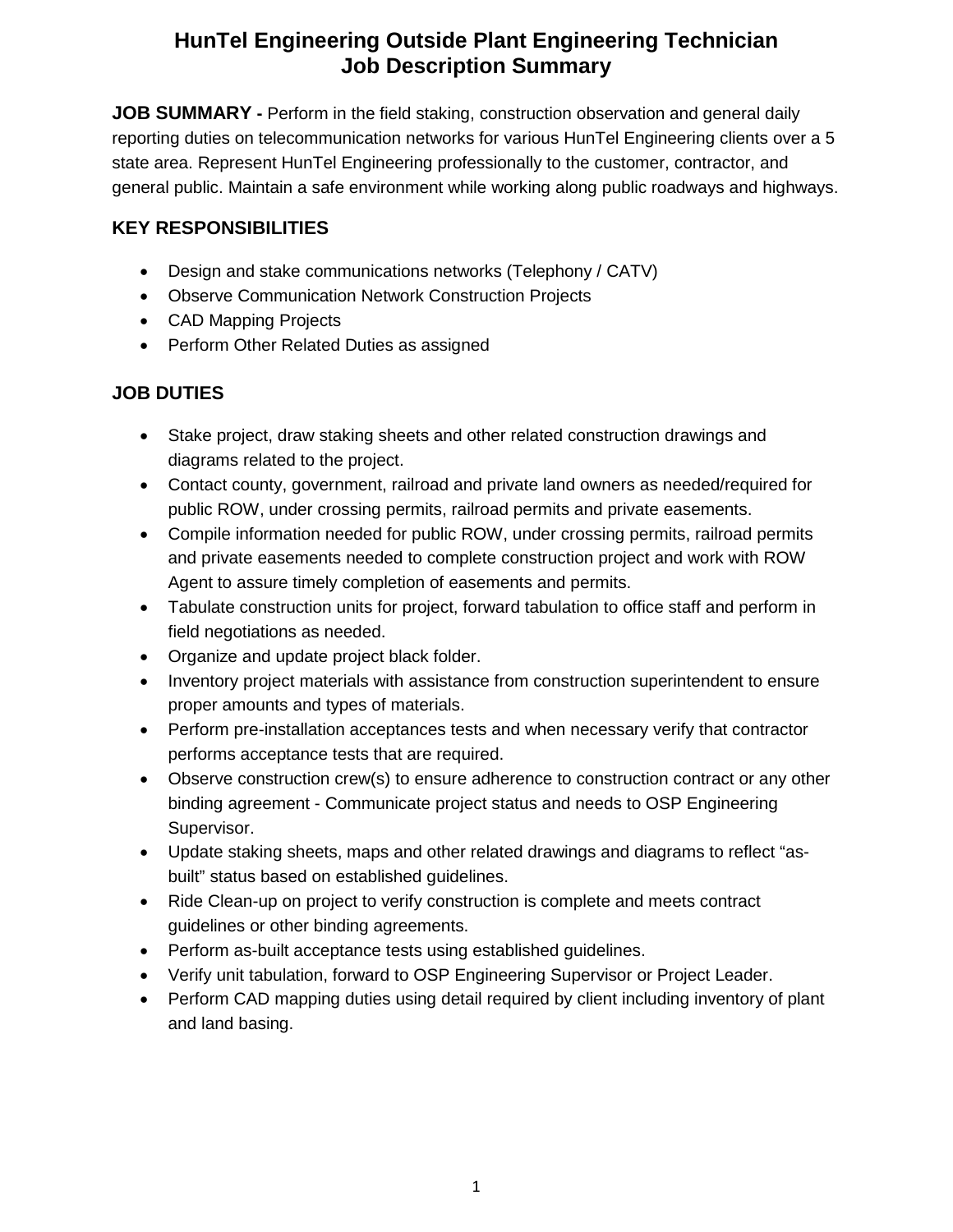# **HunTel Engineering Outside Plant Engineering Technician Job Description Summary**

### **QUALIFICATIONS**

### **Required:**

- High School Diploma.
- Ability to professionally represent HunTel Engineering "on site" with customers, construction companies, private citizens and other local, state and federal officials.
- Knowledge of outside plant telephony practices and procedures
- Ability to use and understand maps, staking sheets, computer printouts, blueprints and other drawings and diagrams.
- Skill required to draw and update maps, staking sheets and other various drawings and diagrams.
- Ability to work as a team player, or work independently to reach a goal.
- Must maintain a safe environment for all personnel on the job site. Job site consists of public roadways and highways. High power line may exist in the area.
- Ability to use or operate various hand tools, cable locator, measuring wheel, electronic foot meter, volt ohm meter and various fault finding test equipment.
- Ability to work in an outdoor environment of extreme heat and cold 95% of the time.
- Must be willing to be away from home on the job site 95% of the time.
- Must be willing to work out of the state when required. May require Sunday travel to start work Monday mornings.
- Able to communicate with customers and associates in a professional and courteous manner.
- Working out of the Blair, NE office.